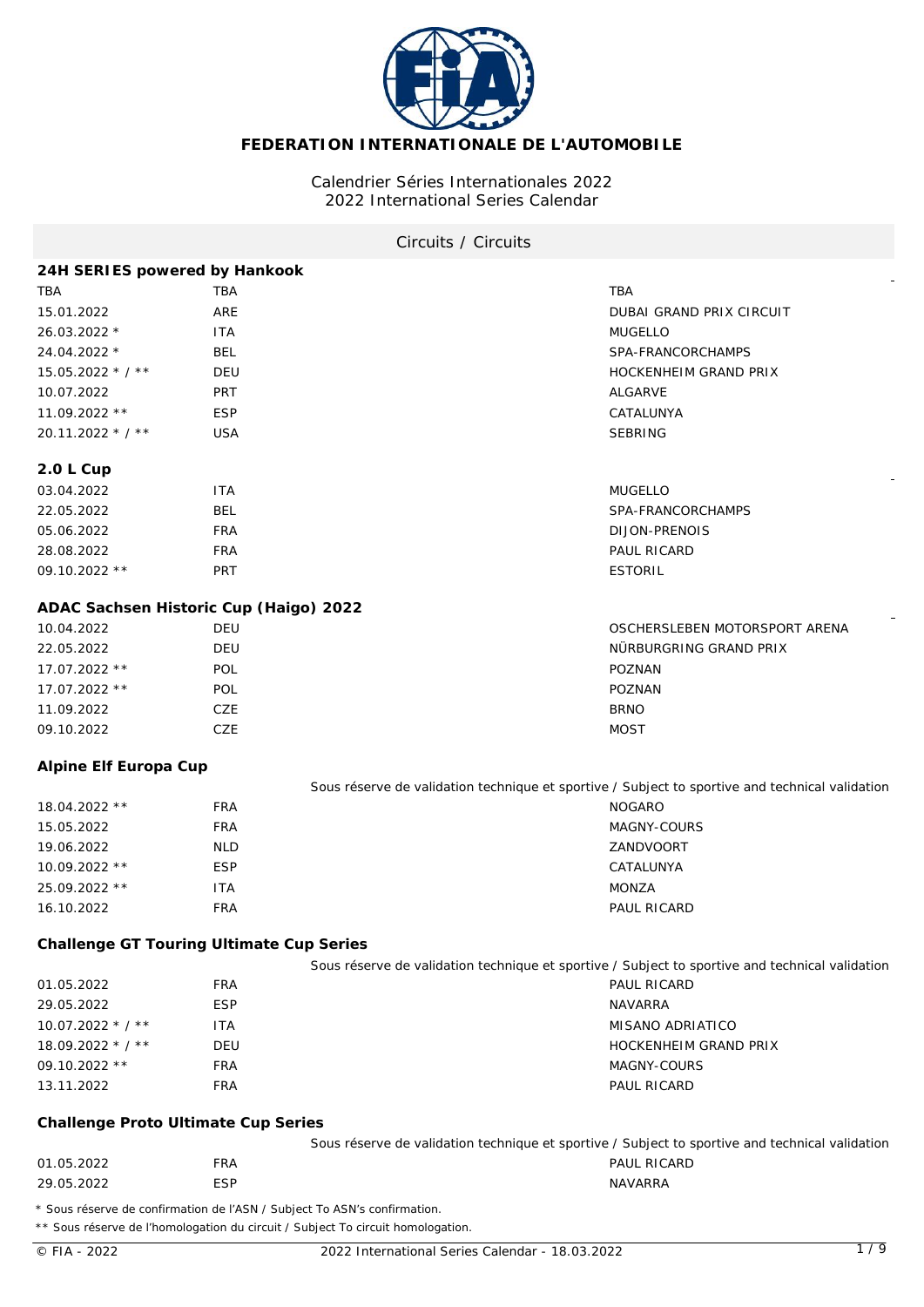| 10.07.2022 **                     | <b>ITA</b> | MISANO ADRIATICO                                                                                |
|-----------------------------------|------------|-------------------------------------------------------------------------------------------------|
| 18.09.2022 * / **                 | <b>DEU</b> | HOCKENHEIM GRAND PRIX                                                                           |
| 09.10.2022 **                     | <b>FRA</b> | MAGNY-COURS                                                                                     |
| 13.11.2022                        | <b>FRA</b> | PAUL RICARD                                                                                     |
|                                   |            |                                                                                                 |
| <b>Classic Endurance Racing 1</b> |            |                                                                                                 |
| 03.04.2022                        | <b>ITA</b> | <b>MUGELLO</b>                                                                                  |
| 22.05.2022                        | <b>BEL</b> | SPA-FRANCORCHAMPS                                                                               |
| 05.06.2022                        | <b>FRA</b> | <b>DIJON-PRENOIS</b>                                                                            |
| 28.08.2022                        | <b>FRA</b> | PAUL RICARD                                                                                     |
| 09.10.2022 **                     | <b>PRT</b> | <b>ESTORIL</b>                                                                                  |
| <b>Classic Endurance Racing 2</b> |            |                                                                                                 |
| 03.04.2022                        | <b>ITA</b> | <b>MUGELLO</b>                                                                                  |
| 22.05.2022                        | <b>BEL</b> | SPA-FRANCORCHAMPS                                                                               |
| 05.06.2022                        | <b>FRA</b> | DIJON-PRENOIS                                                                                   |
| 28.08.2022                        | <b>FRA</b> | PAUL RICARD                                                                                     |
| 09.10.2022 **                     | PRT        | <b>ESTORIL</b>                                                                                  |
|                                   |            |                                                                                                 |
| Clio Cup Series                   |            |                                                                                                 |
|                                   |            | Sous réserve de validation sportive / Subject to sportive validation                            |
| 18.04.2022 **                     | <b>FRA</b> | <b>NOGARO</b>                                                                                   |
| 24.04.2022                        | <b>ESP</b> | <b>JARAMA</b>                                                                                   |
| 08.05.2022                        | <b>ITA</b> | <b>IMOLA</b>                                                                                    |
| 15.05.2022                        | <b>FRA</b> | MAGNY-COURS                                                                                     |
| 05.06.2022 **                     | <b>ITA</b> | MISANO ADRIATICO                                                                                |
| 12.06.2022                        | <b>ESP</b> | VALENCIA RICARDO TORMO                                                                          |
| 19.06.2022                        | <b>NLD</b> | ZANDVOORT                                                                                       |
| $10.07.2022 * 7 * *$              | <b>HUN</b> | HUNGARORING                                                                                     |
| 17.07.2022 **                     | <b>ITA</b> | <b>MUGELLO</b>                                                                                  |
| 04.09.2022 * / **                 | DEU        | <b>HOCKENHEIM GRAND PRIX</b>                                                                    |
| 11.09.2022                        | AUT        | RED BULL RING - SPIELBERG                                                                       |
| 09.10.2022 **                     | <b>ITA</b> | MONZA                                                                                           |
| 16.10.2022                        | <b>FRA</b> | PAUL RICARD                                                                                     |
| 13.11.2022 **                     | <b>ESP</b> | CATALUNYA                                                                                       |
| DMV Formel Vau 2022               |            |                                                                                                 |
| 27.03.2022 **                     | DEU        | HOCKENHEIM GRAND PRIX                                                                           |
| 24.04.2022 **                     | <b>NLD</b> | ZANDVOORT                                                                                       |
| 12.06.2022                        | AUT        | RED BULL RING - SPIELBERG                                                                       |
| 10.07.2022 *                      | <b>BEL</b> | SPA-FRANCORCHAMPS                                                                               |
| 16.10.2022 *                      | <b>BEL</b> | ZOLDER                                                                                          |
|                                   |            |                                                                                                 |
| <b>Endurance Racing Legends</b>   |            | Sous réserve de validation technique et sportive / Subject to sportive and technical validation |
| 10.04.2022 *                      | <b>ITA</b> | <b>MUGELLO</b>                                                                                  |
| 22.05.2022                        | <b>BEL</b> | SPA-FRANCORCHAMPS                                                                               |
| 28.08.2022                        | <b>FRA</b> | PAUL RICARD                                                                                     |
| 09.10.2022 **                     | <b>PRT</b> | <b>ESTORIL</b>                                                                                  |
|                                   |            |                                                                                                 |
| EUROFORMULA OPEN                  |            |                                                                                                 |
| 01.05.2022                        | PRT        | <b>ESTORIL</b>                                                                                  |
| 08.05.2022                        | <b>FRA</b> | PAU VILLE                                                                                       |
| 22.05.2022                        | <b>FRA</b> | PAUL RICARD                                                                                     |
| 19.06.2022 *                      | <b>BEL</b> | SPA-FRANCORCHAMPS                                                                               |
| $10.07.2022 * / **$               | <b>HUN</b> | <b>HUNGARORING</b>                                                                              |
| 04.09.2022                        | <b>ITA</b> | <b>IMOLA</b>                                                                                    |
|                                   |            |                                                                                                 |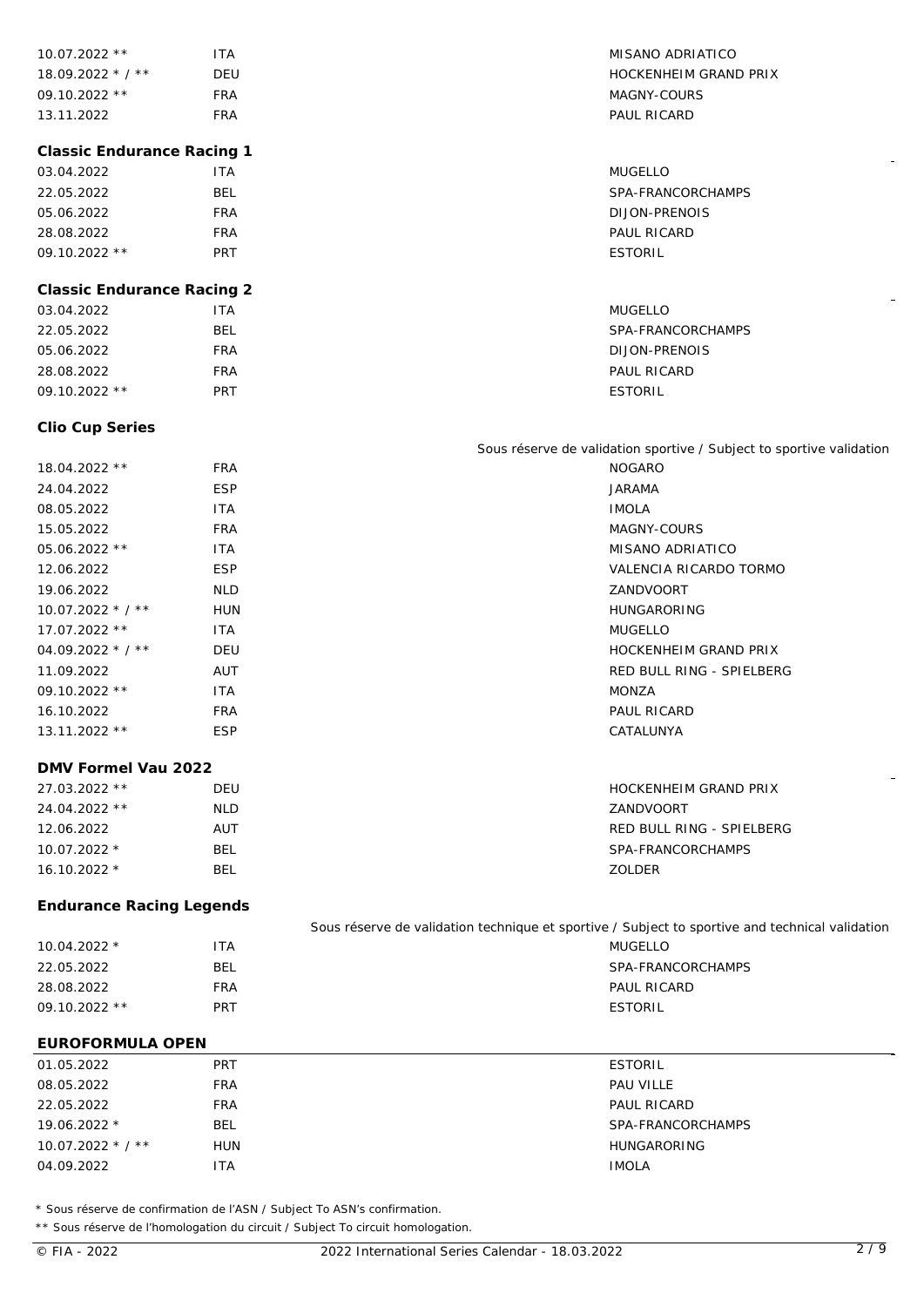| 11.09.2022      | AUT  | RED BULL        |
|-----------------|------|-----------------|
| $25.09.2022$ ** | ITA. | MONZA           |
| $16.10.2022$ ** | ESP  | <b>CATALUNY</b> |

### **European Le Mans Series**

| 17.04.2022         | FRA        | <b>PAUL RICAR</b> |
|--------------------|------------|-------------------|
| 15.05.2022         | <b>ITA</b> | <b>IMOLA</b>      |
| $03.07.2022 * 7 *$ | HUN        | HUNGARORI         |
| 28.08.2022 **      | <b>ESP</b> | CATALUNYA         |
| 25.09.2022         | BEL        | SPA-FRANCO        |
| 16.10.2022         | PRT        | ALGARVE           |

## **European VW Fun Cup**

## **FANATEC GT CHALLENGE ASIA**

| 22.05.2022 **      | <b>MYS</b> | <b>SEPANG</b>        |
|--------------------|------------|----------------------|
| $17.07.2022 * 7 *$ | JPN        | <b>SUZUKA</b>        |
| 24.07.2022 *       | JPN        | <b>FUJI SPEEDWAY</b> |
| 28.08.2022 * / **  | THA        | <b>Buriram</b>       |
| $18.09.2022$ **    | <b>MYS</b> | <b>SEPANG</b>        |

## **Fanatec GT World Challenge powered by AWS**

| 13.03.2022         | <b>AUS</b> | PHILLIP ISLAND                 |
|--------------------|------------|--------------------------------|
| 03.04.2022         | <b>ITA</b> | <b>IMOLA</b>                   |
| $17.04.2022 * 7 *$ | <b>USA</b> | SONOMA RACEWAY                 |
| $17.04.2022 * 7 *$ | <b>USA</b> | SONOMA RACEWAY                 |
| 01.05.2022         | <b>GBR</b> | BRANDS HATCH GRAND PRIX        |
| 15.05.2022         | <b>FRA</b> | MAGNY-COURS                    |
| 22.05.2022 **      | <b>MYS</b> | <b>SEPANG</b>                  |
| 22.05.2022 **      | <b>MYS</b> | <b>SEPANG</b>                  |
| 22.05.2022 **      | <b>MYS</b> | <b>SEPANG</b>                  |
| 04.06.2022         | <b>FRA</b> | <b>PAUL RICARD</b>             |
| 19.06.2022         | <b>NLD</b> | ZANDVOORT                      |
| 19.06.2022         | <b>NLD</b> | ZANDVOORT                      |
| 03.07.2022 **      | ITA.       | MISANO ADRIATICO               |
| $17.07.2022 * 7 *$ | <b>JPN</b> | <b>SUZUKA</b>                  |
| 24.07.2022 *       | <b>JPN</b> | <b>FUJI SPEEDWAY</b>           |
| 24.07.2022 *       | <b>JPN</b> | <b>FUJI SPEEDWAY</b>           |
| 31.07.2022         | <b>BEL</b> | SPA-FRANCORCHAMPS              |
| 21.08.2022         | <b>USA</b> | ROAD AMERICA - ELKHART LAKE    |
| 28.08.2022 * / **  | <b>THA</b> | Buriram                        |
| $04.09.2022 * 7 *$ | <b>DEU</b> | <b>HOCKENHEIM GRAND PRIX</b>   |
| 18.09.2022         | <b>ESP</b> | VALENCIA RICARDO TORMO         |
| 18.09.2022         | <b>ESP</b> | VALENCIA RICARDO TORMO         |
| 18.09.2022         | <b>ESP</b> | VALENCIA RICARDO TORMO         |
| 25.09.2022 * / **  | <b>USA</b> | <b>TBA</b>                     |
| $02.10.2022$ **    | <b>ESP</b> | CATALUNYA                      |
| 09.10.2022 **      | <b>USA</b> | <b>INDIANAPOLIS GRAND PRIX</b> |
| $16.10.2022 * 7 *$ | <b>CHN</b> | <b>TBA</b>                     |
|                    |            |                                |

## **Fanatec GT2 European Series**

\* Sous réserve de confirmation de l'ASN / Subject To ASN's confirmation.

\*\* Sous réserve de l'homologation du circuit / Subject To circuit homologation.

RED BULL RING - SPIELBERG CATALUNYA

PAUL RICARD HUNGARORING CATALUNYA SPA-FRANCORCHAMPS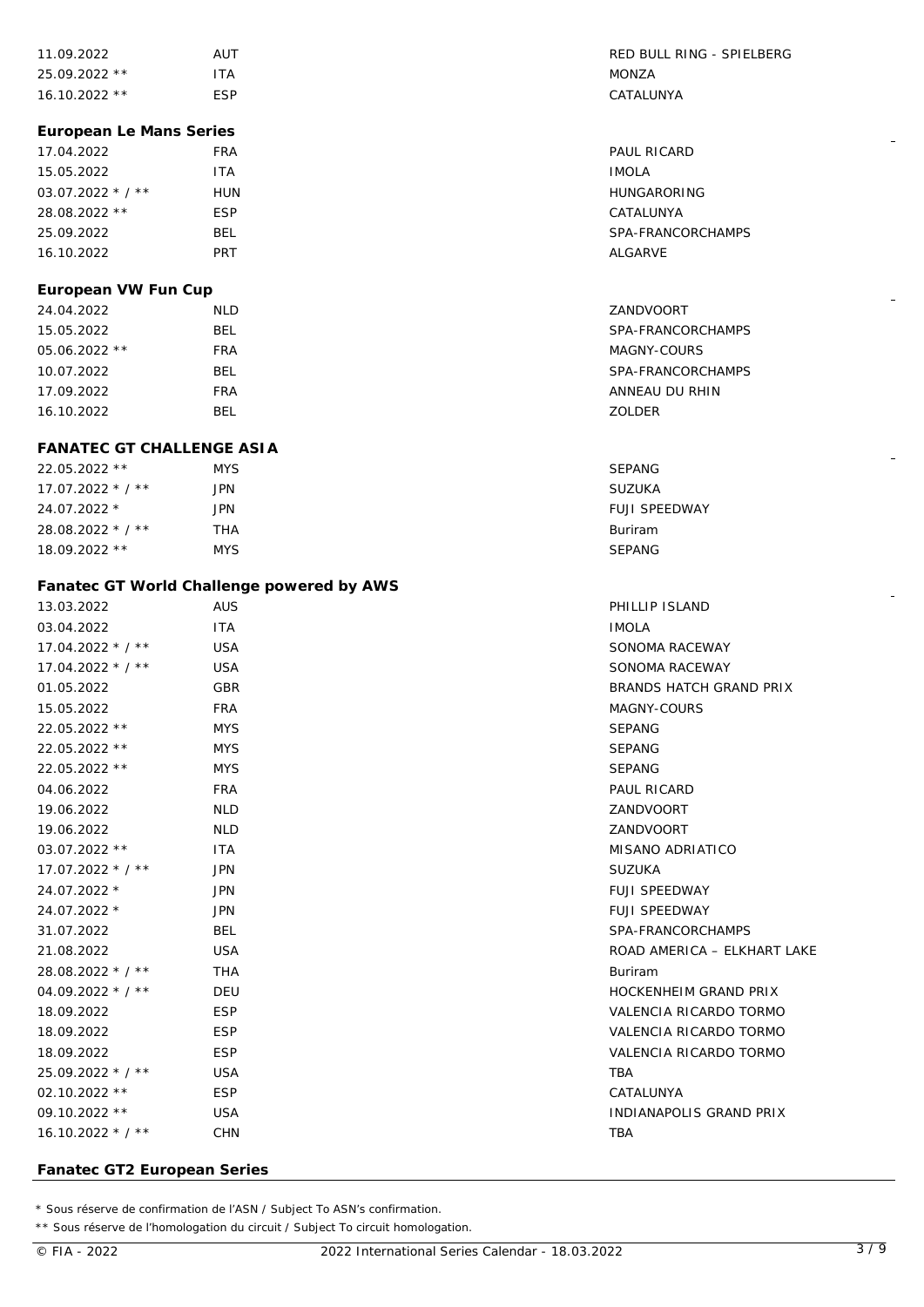| 03.04.2022                              | <b>ITA</b>                                                                                      | <b>IMOLA</b>                    |
|-----------------------------------------|-------------------------------------------------------------------------------------------------|---------------------------------|
| 22.05.2022                              | AUT                                                                                             | RED BULL RING - SPIELBERG       |
| 02.07.2022 **                           | <b>ITA</b>                                                                                      | <b>MISANO ADRIATICO</b>         |
| 24.07.2022                              | <b>BEL</b>                                                                                      | SPA-FRANCORCHAMPS               |
| 18.09.2022                              | <b>ESP</b>                                                                                      | VALENCIA RICARDO TORMO          |
| 16.10.2022                              | <b>FRA</b>                                                                                      | PAUL RICARD                     |
|                                         |                                                                                                 |                                 |
| Ferrari Challenge Trofeo Pirelli APAC   |                                                                                                 |                                 |
|                                         | Sous réserve de validation technique et sportive / Subject to sportive and technical validation |                                 |
| 22.05.2022 *                            | <b>JPN</b>                                                                                      | FUJI SPEEDWAY                   |
| 26.06.2022 * / **                       | <b>JPN</b>                                                                                      | <b>SUZUKA</b>                   |
| 17.07.2022 *                            | <b>KOR</b>                                                                                      | <b>KOREA</b>                    |
| 28.08.2022 **                           | <b>MYS</b>                                                                                      | <b>SEPANG</b>                   |
| 09.10.2022 **                           | <b>ITA</b>                                                                                      | <b>MUGELLO</b>                  |
| 30.10.2022                              | <b>ITA</b>                                                                                      | <b>IMOLA</b>                    |
|                                         |                                                                                                 |                                 |
| Ferrari Challenge Trofeo Pirelli Europe |                                                                                                 |                                 |
|                                         | Sous réserve de validation technique et sportive / Subject to sportive and technical validation |                                 |
| 03.04.2022                              | <b>PRT</b>                                                                                      | <b>ALGARVE</b>                  |
| 15.05.2022                              | <b>FRA</b>                                                                                      | PAUL RICARD                     |
| 19.06.2022 * / **                       | <b>HUN</b>                                                                                      | <b>HUNGARORING</b>              |
| 24.07.2022 * / **                       | <b>DEU</b>                                                                                      | HOCKENHEIM GRAND PRIX           |
| 18.09.2022 **                           | GBR                                                                                             | SILVERSTONE INTERNATIONAL       |
| 09.10.2022 **                           | <b>ITA</b>                                                                                      | <b>MUGELLO</b>                  |
| 30.10.2022                              | <b>ITA</b>                                                                                      | <b>IMOLA</b>                    |
| Fifties Legends                         |                                                                                                 |                                 |
| 03.04.2022                              | <b>ITA</b>                                                                                      | <b>MUGELLO</b>                  |
| 22.05.2022                              | <b>BEL</b>                                                                                      | SPA-FRANCORCHAMPS               |
| 05.06.2022                              | <b>FRA</b>                                                                                      | DIJON-PRENOIS                   |
| 28.08.2022                              | <b>FRA</b>                                                                                      | PAUL RICARD                     |
| 09.10.2022 **                           | PRT                                                                                             | <b>ESTORIL</b>                  |
|                                         | Formula Regional Asian Championship certified by FIA                                            |                                 |
| 23.01.2022                              | ARE                                                                                             | ABU DHABI - YAS MARINA          |
| 30.01.2022                              | ARE                                                                                             | DUBAI INTERNATIONAL CIRCUIT     |
| 06.02.2022                              | ARE                                                                                             | <b>DUBAI GRAND PRIX CIRCUIT</b> |
| 13.02.2022                              | ARE                                                                                             | DUBAI GRAND PRIX CIRCUIT        |
| 20.02.2022                              | ARE                                                                                             | ABU DHABI - YAS MARINA          |
|                                         |                                                                                                 |                                 |
|                                         | FORMULA REGIONAL EUROPEAN CHAMPIONSHIP BY ALPINE                                                |                                 |
| 24.04.2022 **                           | <b>ITA</b>                                                                                      | <b>MONZA</b>                    |
| 08.05.2022                              | ITA                                                                                             | <b>IMOLA</b>                    |
| 29.05.2022                              | <b>MCO</b>                                                                                      | <b>MONACO</b>                   |
| 05.06.2022                              | <b>FRA</b>                                                                                      | PAUL RICARD                     |
| 19.06.2022                              | <b>NLD</b>                                                                                      | ZANDVOORT                       |
| $10.07.2022 * / **$                     | <b>HUN</b>                                                                                      | <b>HUNGARORING</b>              |
| 31.07.2022 *                            | <b>BEL</b>                                                                                      | SPA-FRANCORCHAMPS               |
| 11.09.2022                              | AUT                                                                                             | RED BULL RING - SPIELBERG       |
| 16.10.2022 **                           | <b>ESP</b>                                                                                      | CATALUNYA                       |
| 23.10.2022 **                           | <b>ITA</b>                                                                                      | <b>MUGELLO</b>                  |
| Groupe C Racing                         |                                                                                                 |                                 |
| 03.04.2022                              | <b>ITA</b>                                                                                      | <b>MUGELLO</b>                  |
| 22.05.2022                              | <b>BEL</b>                                                                                      | SPA-FRANCORCHAMPS               |
| 03.07.2022 **                           | <b>FRA</b>                                                                                      | LE MANS BUGATTI                 |
| 28.08.2022                              | <b>FRA</b>                                                                                      | PAUL RICARD                     |
|                                         |                                                                                                 |                                 |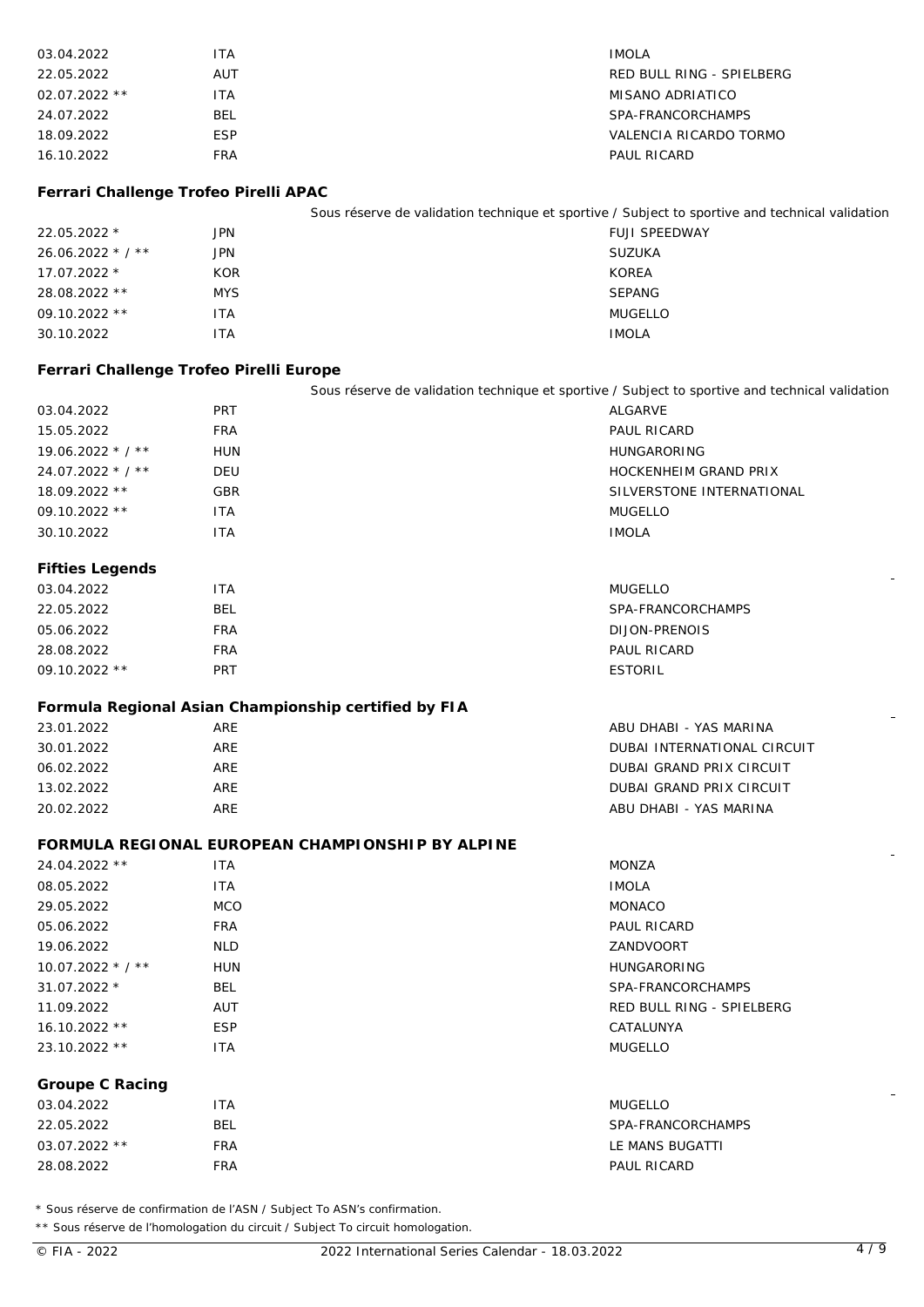## **GT CUP OPEN EUROPE**

|  | 22.05.2022         | <b>FRA</b> | PAUL RICARD        |
|--|--------------------|------------|--------------------|
|  | $19.06.2022*$      | BEL        | SPA-FRANCORCHAMPS  |
|  | $10.07.2022 * 7 *$ | HUN        | <b>HUNGARORING</b> |
|  | $25.09.2022$ **    | ۱TA        | MONZA              |
|  | $16.10.2022**$     | ESP        | CATALUNYA          |

# **GT4 European Series**

| $03.04.2022$ *      | <b>ITA</b> | <b>IMOLA</b>          |
|---------------------|------------|-----------------------|
| 05.06.2022          | <b>FRA</b> | PAUL RICARD           |
| 03.07.2022 **       | ITA        | MISANO ADRIATICO      |
| 30.07.2022          | BEL        | SPA-FRANCORCHAMPS     |
| $04.09.2022$ * / ** | DEU        | HOCKENHEIM GRAND PRIX |
| $02.10.2022$ **     | <b>ESP</b> | CATALUNYA             |

## **Heritage Touring Cup**

| 03.04.2022      | ITA        | MUGELLO           |
|-----------------|------------|-------------------|
| 22.05.2022      | BEL        | SPA-FRANCORCHAMPS |
| 05.06.2022      | FRA        | DIJON-PRENOIS     |
| 28.08.2022      | FRA        | PAUL RICARD       |
| $09.10.2022$ ** | <b>PRT</b> | <b>ESTORIL</b>    |

## **Intercontinental GT Challenge powered by Pirelli**

| 27.02.2022      | AUS. | MOUNT PANORAMA - BATHURST |
|-----------------|------|---------------------------|
| 31.07.2022      | BEL  | SPA-FRANCORCHAMPS         |
| $09.10.2022$ ** | USA  | INDIANAPOLIS GRAND PRIX   |
| $04.12.2022$ ** | ZAF  | KYALAMI                   |

# **INTERNATIONAL GT OPEN**

| 01.05.2022         | <b>PRT</b> | <b>ESTORIL</b>            |
|--------------------|------------|---------------------------|
| 22.05.2022         | <b>FRA</b> | PAUL RICARD               |
| $19.06.2022*$      | BEL.       | SPA-FRANCORCHAMPS         |
| $10.07.2022 * 7 *$ | <b>HUN</b> | <b>HUNGARORING</b>        |
| 11.09.2022         | <b>AUT</b> | RED BULL RING - SPIELBERG |
| $25.09.2022$ **    | ITA        | MONZA                     |
| $16.10.2022$ **    | <b>ESP</b> | CATALUNYA                 |

# **International Repco Supercars Championship**

| 06.03.2022      | <b>AUS</b> | NEWCASTLE STREET          |
|-----------------|------------|---------------------------|
| $27.03.2022$ ** | <b>AUS</b> | <b>SYMMONS PLAINS</b>     |
| 10.04.2022 **   | <b>AUS</b> | ALBERT PARK               |
| $01.05.2022$ ** | <b>AUS</b> | <b>BARBAGALLO</b>         |
| 22.05.2022      | <b>AUS</b> | <b>WINTON</b>             |
| $19.06.2022$ ** | <b>AUS</b> | <b>HIDDEN VALLEY</b>      |
| $10.07.2022$ ** | <b>AUS</b> | <b>TBA</b>                |
| 31.07.2022      | <b>AUS</b> | THE BEND MOTORSPORTS PARK |
| 21.08.2022      | <b>AUS</b> | SANDOWN                   |
| $11.09.2022$ ** | NZL        | PUKEKOHE PARK             |
| $09.10.2022$ ** | <b>AUS</b> | MOUNT PANORAMA - BATHURST |
| $30.10.2022$ ** | <b>AUS</b> | SURFERS PARADISE          |
| $20.11.2022$ ** | <b>AUS</b> | QUEENSLAND                |
|                 |            |                           |

## **Lamborghini Super Trofeo Europe**

| Sous réserve de validation technique et sportive / Subject to sportive and technical validation |  |
|-------------------------------------------------------------------------------------------------|--|
|-------------------------------------------------------------------------------------------------|--|

PAUL RICARD

| 03.04.2022    |                   | 'TA        | <b>IMOLA</b>     |
|---------------|-------------------|------------|------------------|
| 05.06.2022    |                   | <b>FRA</b> | <b>PAUL RICA</b> |
| $\sim$ $\sim$ | <b>CONTRACTOR</b> | $-$<br>.   |                  |

\* Sous réserve de confirmation de l'ASN / Subject To ASN's confirmation.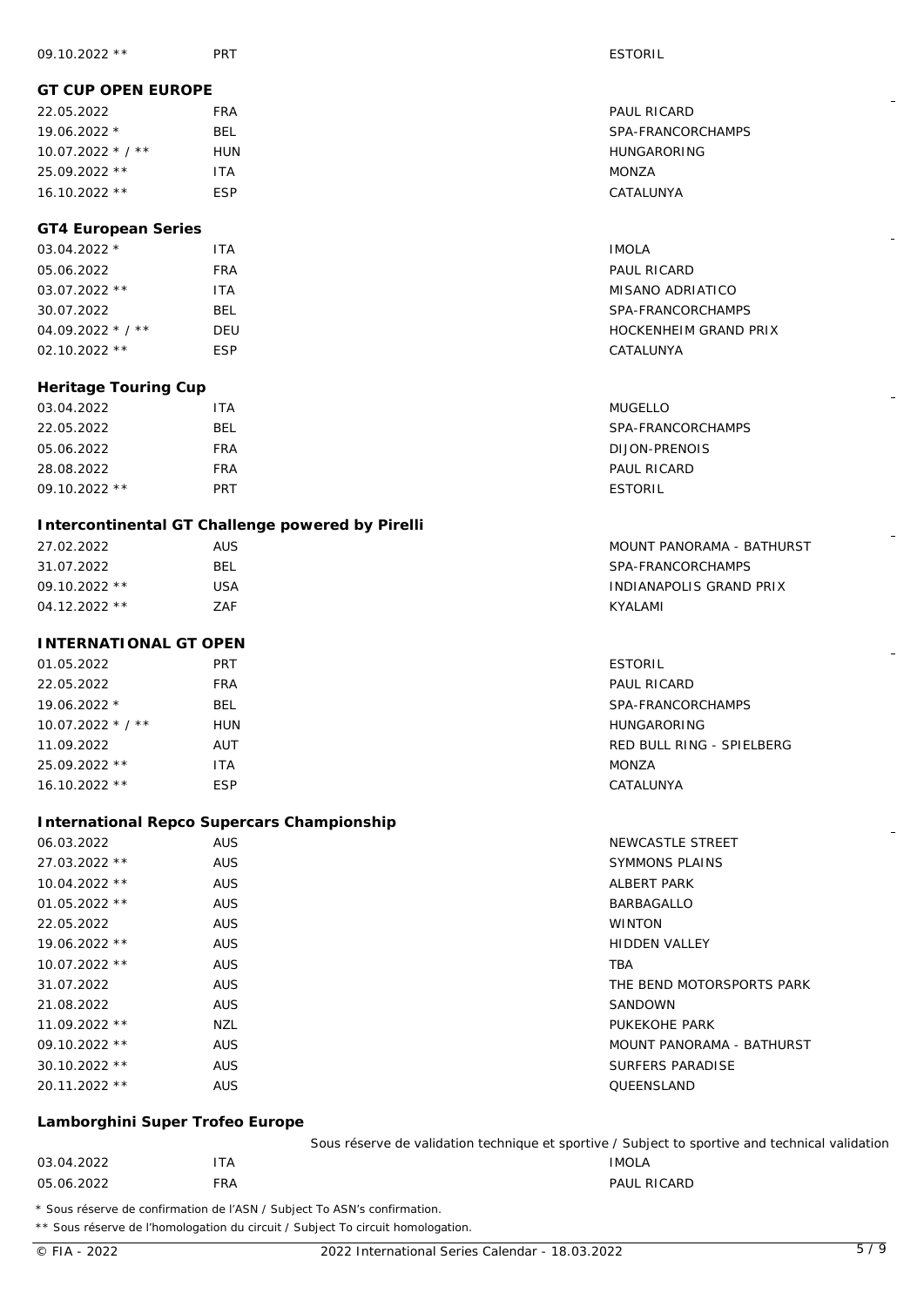| 03.07.2022 **               | <b>ITA</b> | MISANO ADRIATICO                 |
|-----------------------------|------------|----------------------------------|
| 30.07.2022 *                | <b>BEL</b> | SPA-FRANCORCHAMPS                |
| 02.10.2022 **               | <b>ESP</b> | CATALUNYA                        |
| 04.11.2022 **               | <b>PRT</b> | <b>ALGARVE</b>                   |
| 06.11.2022 **               | <b>PRT</b> | ALGARVE                          |
|                             |            |                                  |
| Ligier European Series      |            |                                  |
| 16.04.2022                  | <b>FRA</b> | <b>PAU ARNOS</b>                 |
| 14.05.2022                  | <b>ITA</b> | <b>IMOLA</b>                     |
| 11.06.2022 **               | <b>FRA</b> | LE MANS 24 HEURES                |
| $02.07.2022$ * / **         | <b>HUN</b> | HUNGARORING                      |
| 24.09.2022                  | <b>BEL</b> | SPA-FRANCORCHAMPS                |
| 15.10.2022                  | <b>PRT</b> | ALGARVE                          |
|                             |            |                                  |
| Lotus Cup Eastern Europe    |            |                                  |
| 10.07.2022 **               | <b>HUN</b> | <b>HUNGARORING</b>               |
| 21.08.2022 **               | <b>SVK</b> | <b>SLOVAKIARING</b>              |
| 04.09.2022 *                | CZE        | <b>BRNO</b>                      |
|                             |            |                                  |
| Lotus Cup Europe            |            |                                  |
| 24.04.2022                  | <b>FRA</b> | PAUL RICARD                      |
| 08.05.2022 * / **           | DEU        | HOCKENHEIM GRAND PRIX            |
| 19.06.2022 *                | <b>ITA</b> | <b>IMOLA</b>                     |
| 15.07.2022                  | <b>BEL</b> | SPA-FRANCORCHAMPS                |
| 28.08.2022 * / **           | DEU        | NÜRBURGRING GRAND PRIX           |
| 11.09.2022                  | BEL        | SPA-FRANCORCHAMPS                |
| 25.09.2022 **               | <b>FRA</b> | LE MANS 24 HEURES                |
|                             |            |                                  |
| Michelin Le Mans Cup        |            |                                  |
| 16.04.2022                  | <b>FRA</b> | PAUL RICARD                      |
| 14.05.2022                  | <b>ITA</b> | <b>IMOLA</b>                     |
| 11.06.2022 **               | <b>FRA</b> | LE MANS 24 HEURES                |
| 02.07.2022 $*/**$           | <b>HUN</b> | <b>HUNGARORING</b>               |
| 24.09.2022                  | BEL        | SPA-FRANCORCHAMPS                |
| 15.10.2022                  | <b>PRT</b> | ALGARVE                          |
| NASCAR Whelen Euro Series   |            |                                  |
| $10.04.2022 * 7 *$          | DEU        | HOCKENHEIM GRAND PRIX            |
| 15.05.2022                  | <b>ESP</b> | VALENCIA RICARDO TORMO           |
| 12.06.2022                  | GBR        | BRANDS HATCH GRAND PRIX          |
| 04.09.2022                  | CZE        | <b>MOST</b>                      |
|                             |            | RIJEKA GROBNIK                   |
| 30.10.2022 **               | <b>HRV</b> |                                  |
| Porsche Carrera Cup Asia    |            |                                  |
| 10.04.2022 * / **           | <b>CHN</b> | SHANGHAI INTERNATIONAL           |
| 08.05.2022 *                | <b>CHN</b> | ZHUHAI                           |
| $05.06.2022 * 7 *$          | <b>CHN</b> | VI TIANJIN INTERNATIONAL CIRCUIT |
| 26.06.2022 *                | <b>CHN</b> | NINGBO SPEEDPARK                 |
| 21.08.2022 * / **           | <b>JPN</b> | <b>SUZUKA</b>                    |
| 02.10.2022 $*$ / $**$       | <b>SGP</b> | SINGAPORE - MARINA BAY           |
| 30.10.2022 * / **           | <b>CHN</b> | SHANGHAI INTERNATIONAL           |
|                             |            |                                  |
| Porsche Carrera Cup Benelux |            |                                  |
| 07.05.2022 *                | BEL        | SPA-FRANCORCHAMPS                |
| 12.06.2022 *                | <b>BEL</b> | ZOLDER                           |
| 26.06.2022                  | <b>NLD</b> | ZANDVOORT                        |
| 07.08.2022                  | <b>NLD</b> | <b>TT CIRCUIT ASSEN</b>          |

\*\* Sous réserve de l'homologation du circuit / Subject To circuit homologation.

28.08.2022 \*\* ESP CATALUNYA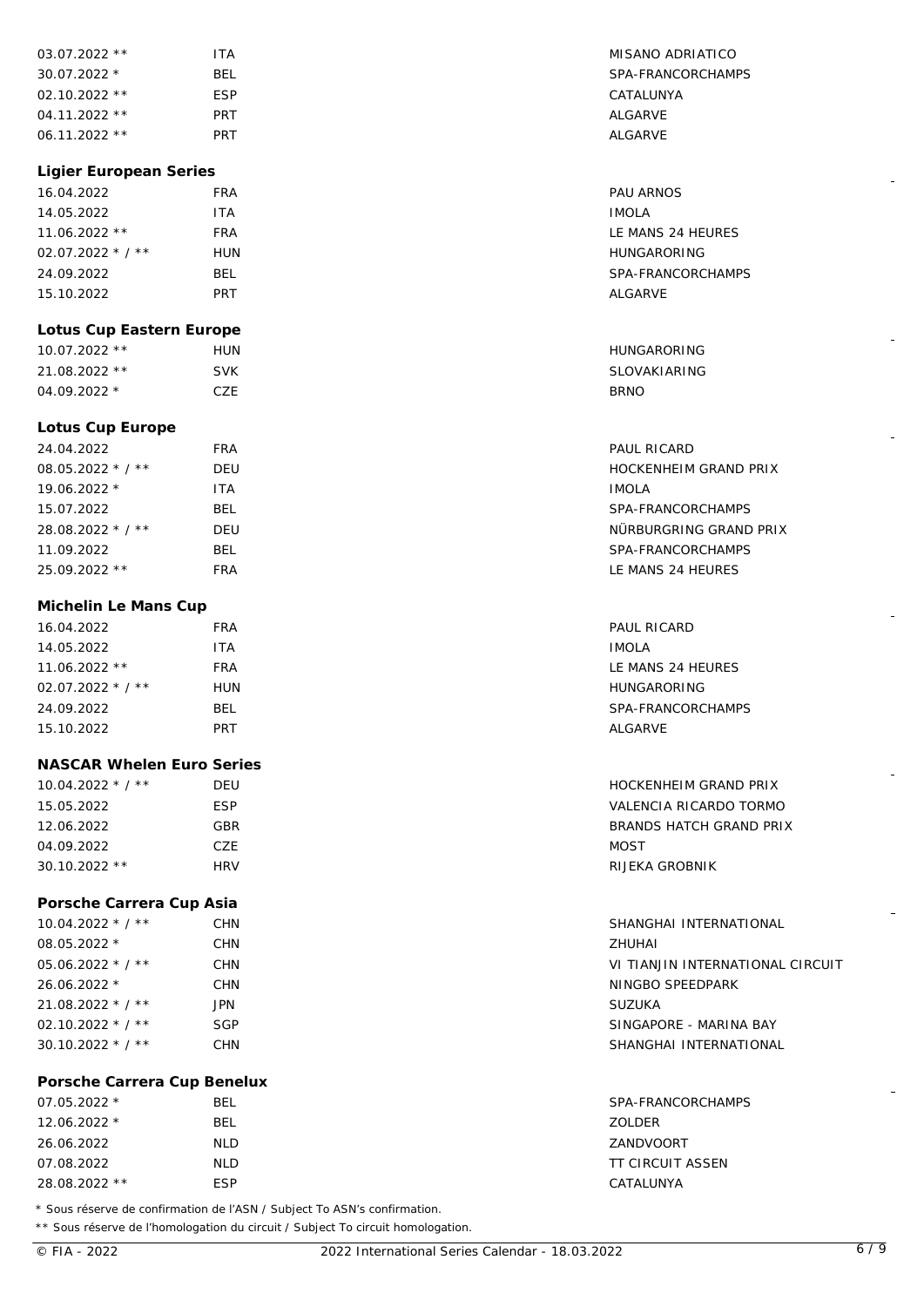## **Porsche Carrera Cup Deutschland 2022**

| $07.05.2022*$   | <b>BEL</b> | SPA-FRAN        |
|-----------------|------------|-----------------|
| 22.05.2022      | AUT        | <b>RED BULL</b> |
| 19.06.2022      | <b>ITA</b> | <b>IMOLA</b>    |
| 26.06.2022      | NLD.       | ZANDVOC         |
| $07.08.2022$ ** | DEU        | NÜRBURG         |
| 21.08.2022 **   | <b>DEU</b> | <b>EUROSPEI</b> |
| 25.09.2022      | <b>DEU</b> | <b>SACHSEN</b>  |
| 23.10.2022 **   | DEU        | <b>HOCKENH</b>  |

### **Porsche Carrera Cup France**

| 19.04.2021         | <b>FRA</b> | NOGARO            |
|--------------------|------------|-------------------|
| $07.05.2022*$      | BEL        | SPA-FRANCORCHAMPS |
| 15.05.2022         | <b>FRA</b> | MAGNY-COURS       |
| 19.06.2022         | <b>NLD</b> | ZANDVOORT         |
| $18.09.2022 * 7 *$ | <b>ESP</b> | CATALUNYA         |
| 16.10.2022         | <b>FRA</b> | PAUL RICARD       |

#### **Porsche Mobil1 Supercup 2022**

| 24.04.2022     | <b>ITA</b> | <b>IMOLA</b>              |
|----------------|------------|---------------------------|
| 29.05.2022     | <b>MCO</b> | <b>MONACO</b>             |
| 03.07.2022     | <b>GBR</b> | SILVERSTONE GRAND PRIX    |
| 10.07.2022     | AUT        | RED BULL RING - SPIELBERG |
| 24.07.2022     | <b>FRA</b> | PAUL RICARD               |
| 28.08.2022 *   | <b>BEL</b> | SPA-FRANCORCHAMPS         |
| 04.09.2022     | <b>NLD</b> | ZANDVOORT                 |
| $11.09.2022**$ | ITA        | MONZA                     |
|                |            |                           |

# **Porsche Sprint Challenge Middle East (PSCME)**

| <b>TBA</b>    | <b>BHR</b> | <b>BAHRAIN</b>              |
|---------------|------------|-----------------------------|
| 06.11.2021    | <b>BHR</b> | BAHRAIN                     |
| 05.12.2021    | SAU        | JEDDAH CORNICHE CIRCUIT     |
| 22.01.2022 *  | ARE        | DUBAL INTERNATIONAL CIRCUIT |
| $12.02.2022*$ | ARE        | ABU DHABI - YAS MARINA      |
|               |            |                             |

## **Sixties' Endurance**

| 03.04.2022      | ITA        | $-$<br>MUGELLO    |
|-----------------|------------|-------------------|
| 22.05.2022      | BEL        | SPA-FRANCORCHAMPS |
| 05.06.2022      | <b>FRA</b> | DIJON-PRENOIS     |
| 28.08.2022      | <b>FRA</b> | PAUL RICARD       |
| $09.10.2022$ ** | <b>PRT</b> | ESTORIL           |
|                 |            |                   |

# **SUPER GT SERIES**

| 17.04.2022 ** | <b>JPN</b> | OKAYAMA                     |
|---------------|------------|-----------------------------|
| 04.05.2022    | <b>JPN</b> | <b>FUJI SPEEDWAY</b>        |
| 29.05.2022 ** | <b>JPN</b> | <b>SUZUKA</b>               |
| 07.08.2022    | <b>JPN</b> | <b>FUJI SPEEDWAY</b>        |
| 28.08.2022 ** | <b>JPN</b> | <b>SUZUKA</b>               |
| 18.09.2022 ** | <b>JPN</b> | <b>SUGO</b>                 |
| 02.10.2022    | <b>JPN</b> | <b>AUTOPOLIS</b>            |
| 06.11.2022    | <b>JPN</b> | TWIN RING MOTEGI GRAND PRIX |
|               |            |                             |

#### **Swift Cup Europe**

17.04.2022 \* CZE MOST

\* Sous réserve de confirmation de l'ASN / Subject To ASN's confirmation.

\*\* Sous réserve de l'homologation du circuit / Subject To circuit homologation.

NÜRBURGRING GRAND PRIX

HOCKENHEIM GRAND PRIX

EUROSPEEDWAY LAUSITZ GRAND PRIX

SPA-FRANCORCHAMPS RED BULL RING - SPIELBERG

ZANDVOORT

SACHSENRING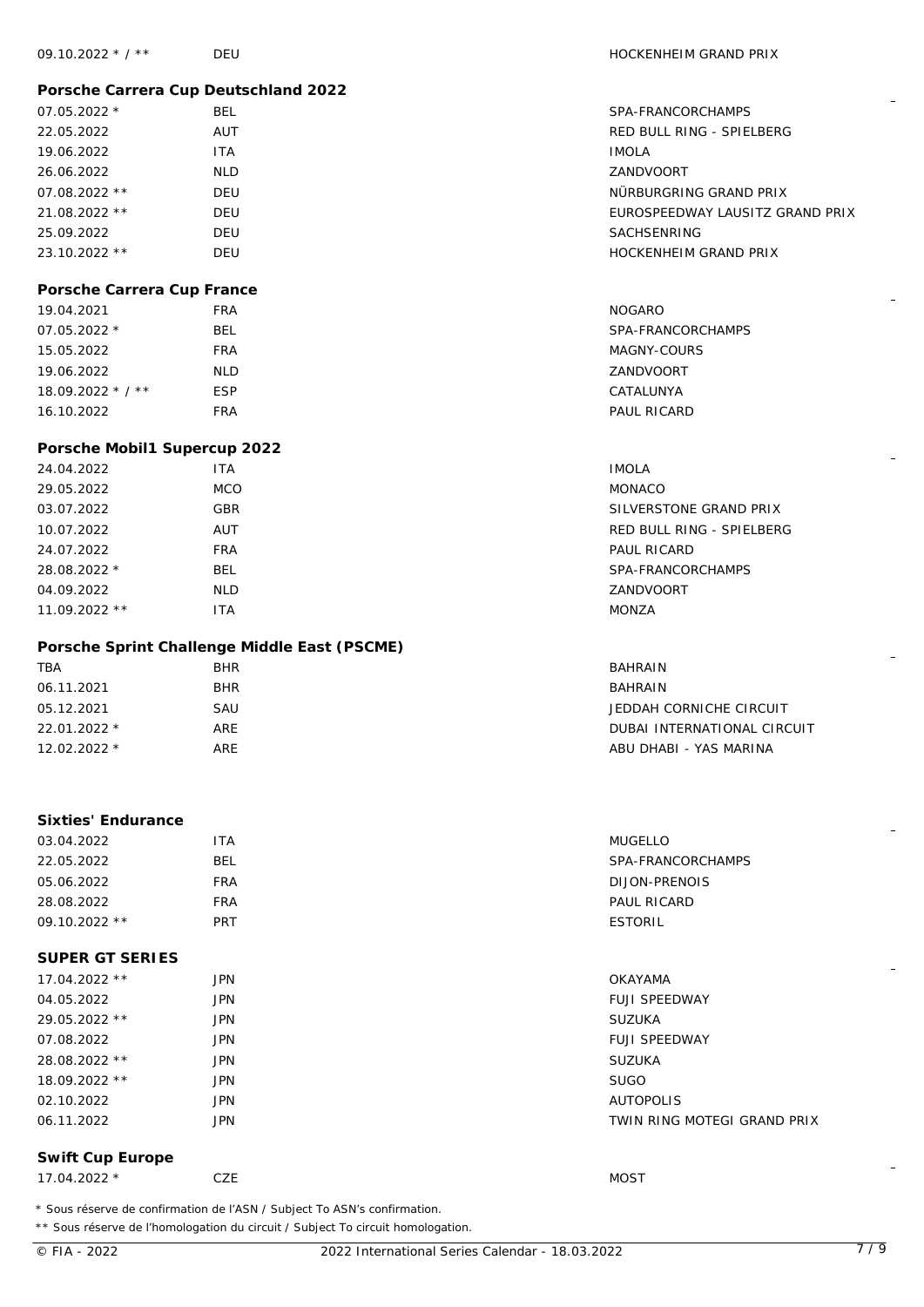| 05.06.2022         | AUT        | RED BULL RING - SPIELBERG |
|--------------------|------------|---------------------------|
| $19.06.2022 * 7 *$ | AUT        | SALZBURGRING              |
| $10.07.2022$ **    | POL        | POZNAN                    |
| $21.08.2022$ **    | <b>SVK</b> | SLOVAKIARING              |
| $04.09.2022*$      | CZE.       | <b>BRNO</b>               |

#### **TCR Eastern Europe**

| $10.04.2022$ * / ** | <b>HUN</b> | <b>HUNGARORING</b>        |
|---------------------|------------|---------------------------|
| $01.05.2022$ **     | <b>SVK</b> | SLOVAKIARING              |
| 05.06.2022          | AUT        | RED BULL RING - SPIELBERG |
| 24.07.2022 **       | <b>HRV</b> | RIJEKA GROBNIK            |
| $21.08.2022$ **     | <b>SVK</b> | <b>SLOVAKIARING</b>       |
| 04.09.2022          | CZE        | <b>MOST</b>               |

### **TCR EUROPE 2022**

Sous réserve de validation technique et sportive / Subject to sportive and technical validation 01.05.2021 PRT ALGARVE 21.05.2022 FRA PAUL RICARD 19.06.2022 BEL BEL SPA-FRANCORCHAMPS 03.07.2022 \* DEU NORISRING 28.08.2022 \* / \*\* DEU NÜRBURGRING GRAND PRIX 25.09.2022 \*\* ITA MONZA 16.10.2022 \*\* ESP CATALUNYA

### **The Greatest's Trophy**

| 03.04.2022      | 'TA        | <b>MUGELLO</b>     |
|-----------------|------------|--------------------|
| 22.05.2022      | <b>BEL</b> | SPA-FRANCORCHAMPS  |
| 05.06.2022      | FRA        | DIJON-PRENOIS      |
| 28.08.2022      | FRA        | <b>PAUL RICARD</b> |
| $09.10.2022$ ** | PRT        | ESTORIL            |

#### **Triumph Competition & British HTGT 2022**

| $24.04.2022 * 7 *$ | DEU        | HOCKENHEIM GRAND PRIX |
|--------------------|------------|-----------------------|
| 29.05.2022         | NLD        | ZANDVOORT             |
| 27.06.2022 *       | <b>BEL</b> | SPA-FRANCORCHAMPS     |
| $07.08.2022*$      | <b>NLD</b> | TT CIRCUIT ASSEN      |
| 18.09.2022         | FRA        | ANNEAU DU RHIN        |
| $16.10.2022*$      | BEL        | ZOLDER                |

#### **W Series**

| $08.05.2022 * 7 *$ | <b>USA</b> | <b>TBA</b>                   |
|--------------------|------------|------------------------------|
| 22.05.2022 **      | <b>ESP</b> | CATALUNYA                    |
| 03.07.2022         | <b>GBR</b> | SILVERSTONE GRAND PRIX       |
| 24.07.2022         | <b>FRA</b> | PAUL RICARD                  |
| $31.07.2022 * 7 *$ | <b>HUN</b> | <b>HUNGARORING</b>           |
| $09.10.2022 * 7 *$ | <b>JPN</b> | <b>SUZUKA</b>                |
| $23.10.2022 * 7 *$ | <b>USA</b> | <b>AUSTIN</b>                |
| $30.10.2022*$      | <b>MEX</b> | Autodromo Hermanos Rodriguez |

#### Rallyes / Rallies

**TER - Tour European Rally**

Sous réserve de validation technique et sportive / Subject to sportive and technical validation 27.02.2022 \*\* ITA Rally Terra Valle del Tevere 22.05.2022 \*\* FRA Rallye Antibes Cote d'Azur 04.06.2022 \*\* CHE Rallye du Chablais 02.07.2022 \*\* ITA Rally di Alba 13.08.2022 \*\* GEO Rally Georgia

\* Sous réserve de confirmation de l'ASN / Subject To ASN's confirmation.